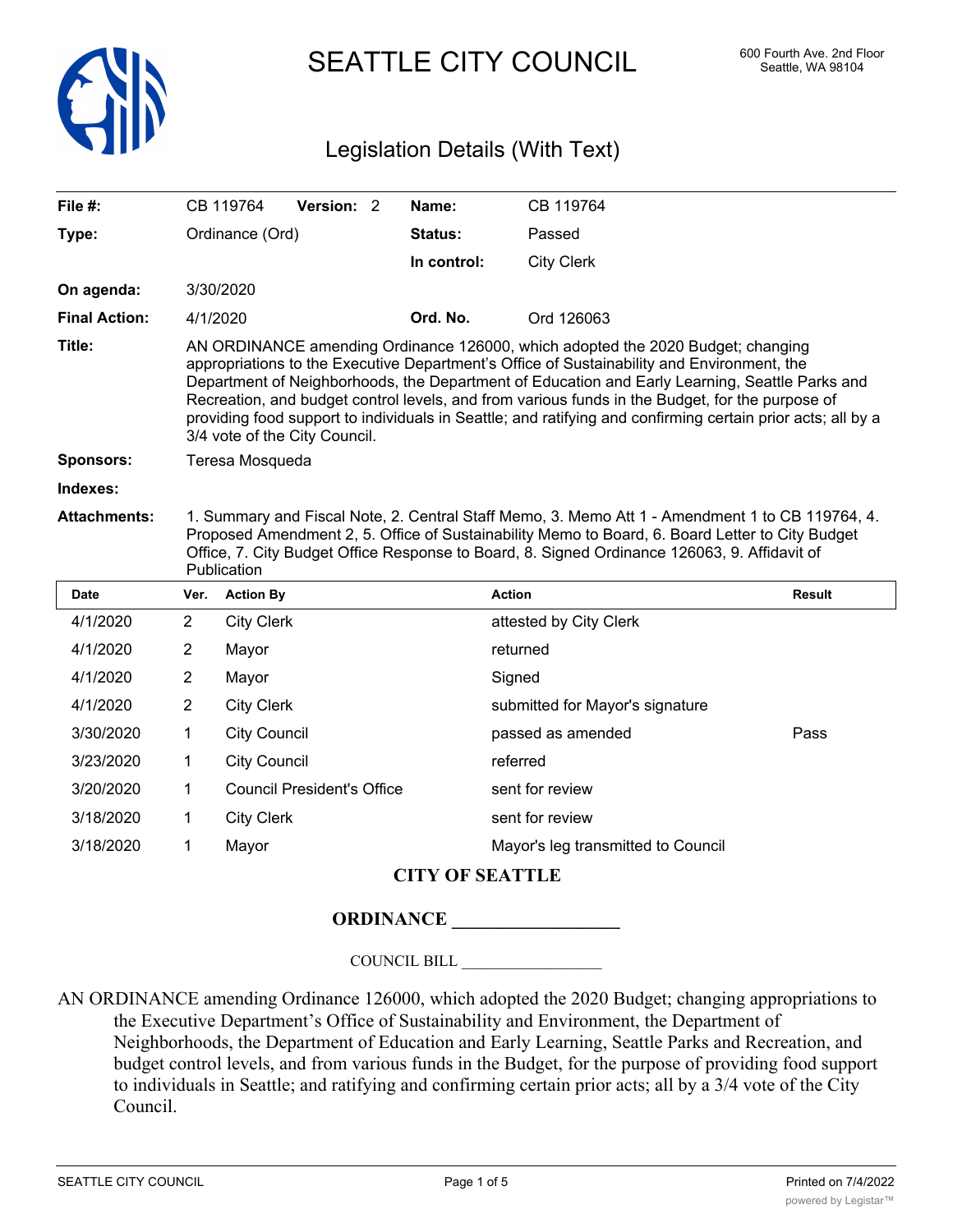- WHEREAS, on March 3, 2020, Mayor Durkan proclaimed the existence of a civil emergency in the City of Seattle due to confirmed cases and deaths from COVID-19 in the Seattle area; and
- WHEREAS, in response to COVID-19, the Governor of Washington has closed or limited operations of many businesses in the City of Seattle; and
- WHEREAS, these actions are appropriate for public health reasons, but have severe economic impacts on families and individuals in Seattle; and

WHEREAS, these impacts are being felt most strongly by people with low income or food insecurity; and

- WHEREAS, a number of City departments have convened meetings with partners to strategize immediate interventions for vulnerable and food insecure populations; and
- WHEREAS, Ordinance 125324, passed on June 5, 2017, imposed a tax on engaging n the business of distributing sweetened beverages ("Sweetened Beverage Tax"), with specific direction on how the proceeds generated should be expended; and
- WHEREAS, services funded by the proceeds of the Sweetened Beverage Tax are intended to expand access to healthy and affordable food; close the food security gap; promote healthy nutrition choices; reduce disparities in social, developmental, and education readiness and learning for children; assist high school graduates to enter college; and expand services for the birth-to-five population and their families; and
- WHEREAS, the Mayor and City Council wish to redirect some Sweetened Beverage Tax resources to increase food access for the people of Seattle; NOW, THEREFORE,

## **BE IT ORDAINED BY THE CITY OF SEATTLE AS FOLLOWS:**

Section 1. To effectuate Ordinance 125886, which creates a separate fund for Sweetened Beverage Tax revenues, the appropriations for the following items in the 2020 Budget are modified as follows:

| <b>IItem</b> | Fund         | Department     | <b>Budget Summary Level</b>  | <b>Amount</b> |
|--------------|--------------|----------------|------------------------------|---------------|
| 1.1          | General Fund | Department of  | Early Learning (BO-EE-IL100) | (S2,680,185)  |
|              | (00100)      | Education and  |                              |               |
|              |              | Early Learning |                              |               |

Early Learning (BO-EE-IL100) \$2,680,185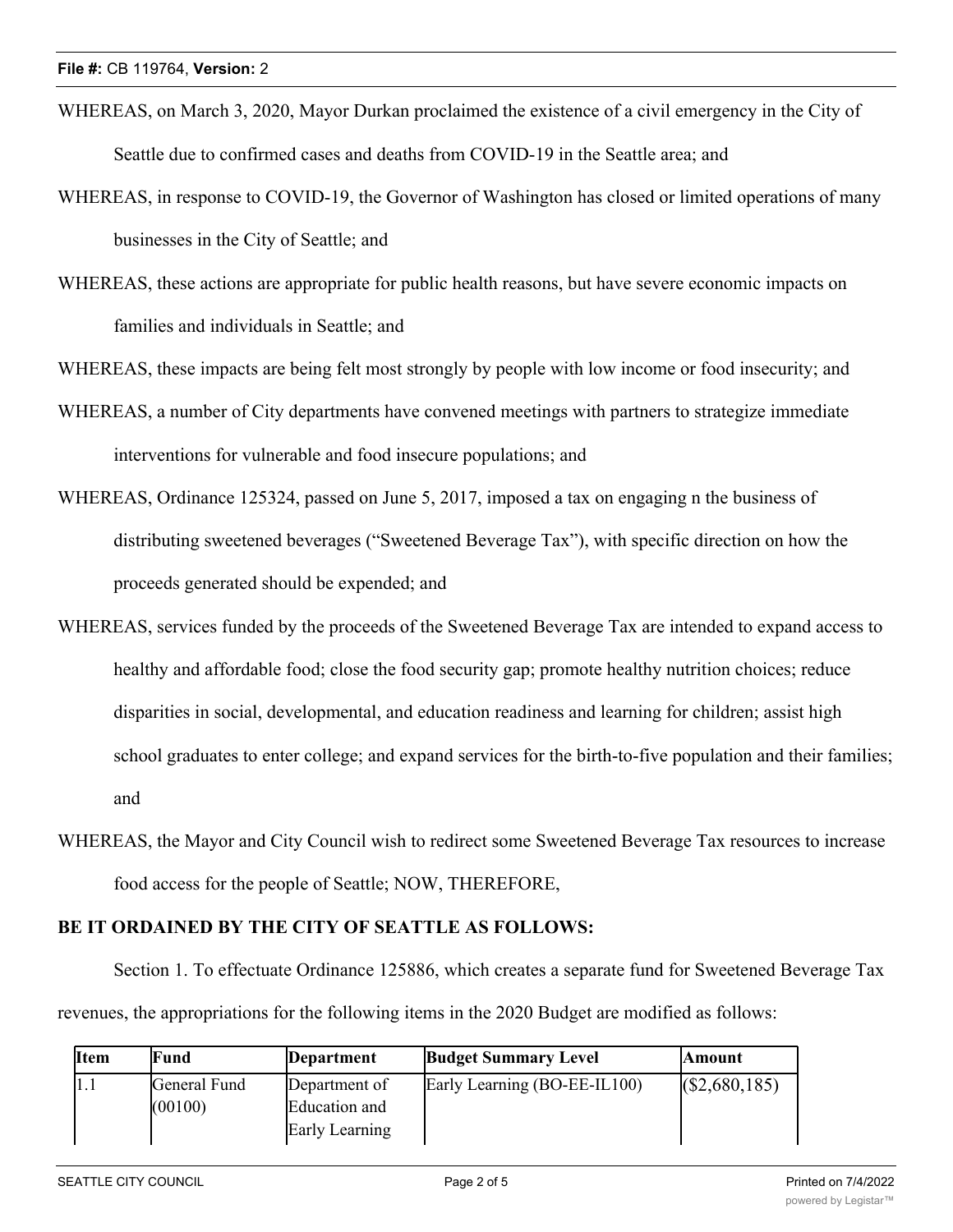|              | Sweetened<br>Beverage Tax FundEducation and<br>(00155) | Department of<br>Early Learning                  | Early Learning (BO-EE-IL100)                                                                  | \$2,680,185    |
|--------------|--------------------------------------------------------|--------------------------------------------------|-----------------------------------------------------------------------------------------------|----------------|
| 1.2          | General Fund<br>(00100)                                | Department of<br>Education and<br>Early Learning | Post-Secondary Programs (BO-EE-<br>IL300)                                                     | (S3, 420, 871) |
|              | Sweetened<br>Beverage Tax FundEducation and<br>(00155) | Department of<br>Early Learning                  | Post-Secondary Programs (BO-EE-<br>IL300)                                                     | \$3,420,871    |
| 1.3          | General Fund<br>(00100)                                | Executive (Office<br>Environment)                | Office of Sustainability &<br>of Sustainability & Environment (BO-SE-X1000)                   | $(\$204,931)$  |
|              | Sweetened<br>(00155)                                   | Executive (Office<br>Environment)                | Office of Sustainability &<br>Beverage Tax Fund of Sustainability & Environment (BO-SE-X1000) | \$204,931      |
| <b>Total</b> |                                                        |                                                  |                                                                                               | l\$0           |

Section 2. To support the appropriations moves made in Section 1 of this ordinance, and to move 2019 Sweetened Beverage Tax revenues into the Sweetened Beverage Tax Fund, cash is transferred as shown in the following table:

| <b>I</b> tem | Fund                           | <b>Amount Transferred</b>     |
|--------------|--------------------------------|-------------------------------|
| 2.           | General Fund (00100)           | $$13,660,398$ transferred out |
|              | Sweetened Beverage Tax (00155) | $$13,660,398$ transferred in  |

Section 3. In order to pay for necessary costs and expenses incurred or to be incurred in 2019, but for which insufficient appropriations were made due to causes that could not reasonably have been foreseen at the time of making the 2020 Budget, appropriations for the following items in the 2020 Budget are increased from the funds shown, as follows:

| <b>Item</b> | Fund                                      | Department                    | <b>Budget Summary Level</b>                    | Amount      |
|-------------|-------------------------------------------|-------------------------------|------------------------------------------------|-------------|
| 3.1         | Sweetened<br>Beverage Tax<br>Fund (00155) | Seattle Parks &<br>Recreation | Cost Center M&R (BO-PR-10000)                  | (S265, 115) |
|             | Sweetened<br>Beverage Tax<br>Fund (00155) | Seattle Parks &<br>Recreation | Recreation Facility Programs (BO-<br>PR-50000) | (S147, 604) |

Neighborhoods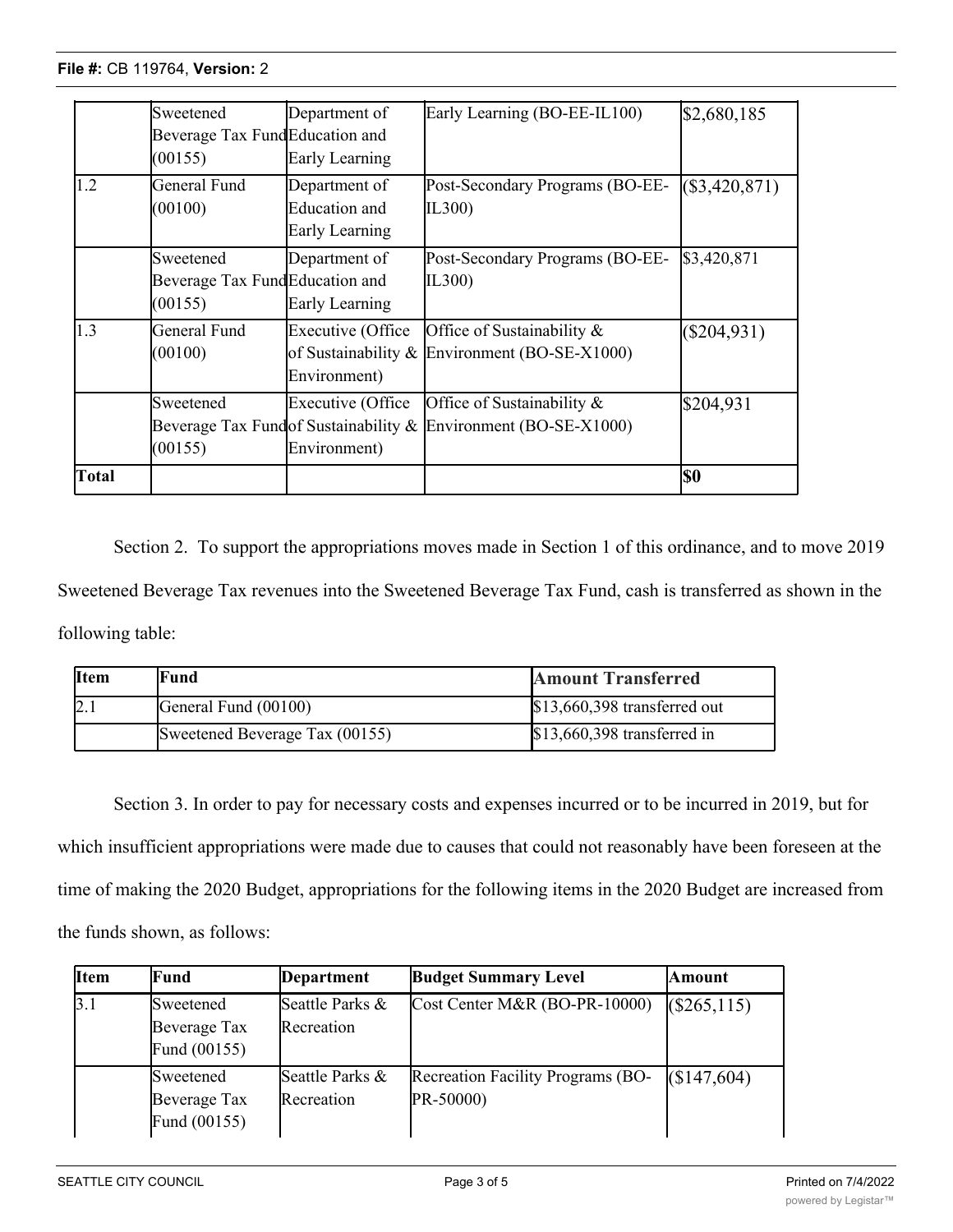**File #: CB 119764, Version: 2**  $\frac{1}{\sqrt{2}}$ 

|              | Sweetened<br>Beverage Tax<br>Fund (00155) | Department of<br>Neighborhoods      | Community Building (BO-DN-<br>I3300)                                        | (\$3,225,000) |
|--------------|-------------------------------------------|-------------------------------------|-----------------------------------------------------------------------------|---------------|
| 3.2          | Sweetened<br>Beverage Tax<br>Fund (00155) | of Sustainability<br>& Environment) | Executive (Office Office of Sustainability and<br>Environment (BO-SE-X1000) | \$5,000,000   |
| <b>Total</b> |                                           |                                     |                                                                             | \$1,362,281   |

Section 4. Any act consistent with the authority of this ordinance taken prior to its effective date is ratified and confirmed.

Section 5. The Council requests that the Office of Sustainability and Environment prioritize supporting the following categories of Seattle residents, should the City fund additional food assistance in the future:

A. Immigrants and refugees, regardless of immigration status, and including recipients of the State-Funded Food Assistance Program;

B. Individuals aged 60 years or older;

C. Individuals with disabilities;

D. Workers dislocated due to the COVID-19 civil and state emergency; and

E. Individuals enrolled in City assistance programs, such as Fresh Bucks and the Utility Discount Program.

Section 6. The Council requests that the Office of Sustainability and Environment continue to pursue partnerships with additional retailers, with a preference for those with unionized employees, for its emergency grocery voucher program so that program participants have a wider range of options for purchasing their groceries and other eligible household items.

Section 7. This ordinance shall take effect and be in force 30 days after its approval by the Mayor, but if not approved and returned by the Mayor within ten days after presentation, it shall take effect as provided by Seattle Municipal Code Section 1.04.020.